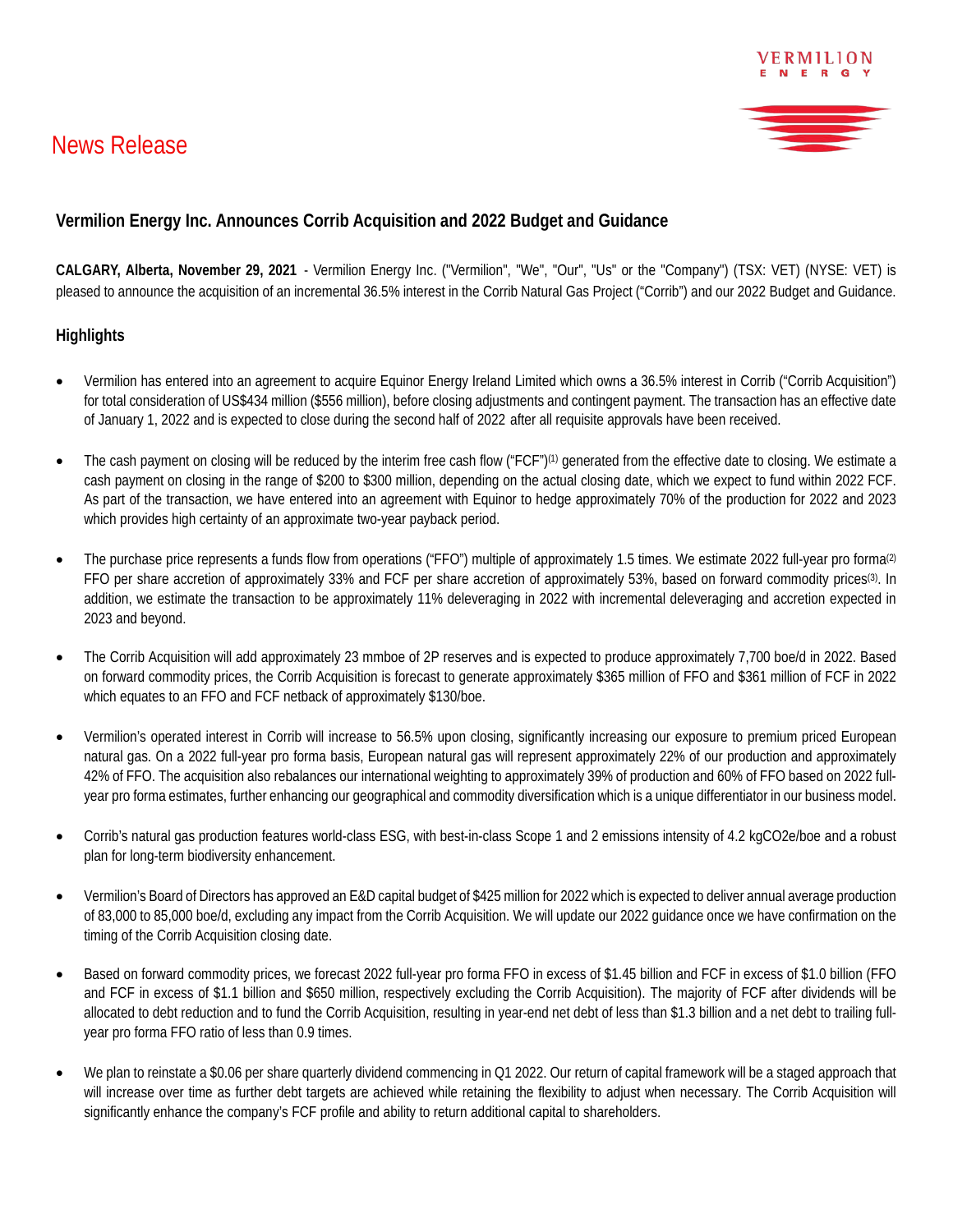### **Corrib Acquisition**

Vermilion has entered into an agreement with Equinor ASA to acquire its wholly owned subsidiary Equinor Energy Ireland Limited which owns a 36.5% interest in Corrib for total consideration of US\$434 million (\$556 million), before closing adjustments and contingent payment. The acquisition has an effective date of January 1, 2022 and is expected to close in the second half of 2022 after all requisite approvals have been received. The length of time required to close is due to obtaining approval from partners, government and regulatory bodies. The cash payment on closing will be reduced by the interim FCF generated from the effective date to closing. Based on forward commodity prices, we estimate a cash payment on closing in the range of \$200 to \$300 million, depending on the actual closing date, which we expect to fund within 2022 FCF.

The Corrib Acquisition will add approximately 23 mmboe of 2P reserves and is expected to produce approximately 7,700 boe/d in 2022. Based on forward commodity prices, the Corrib Acquisition is forecast to generate approximately \$365 million of FFO and \$361 million of FCF in 2022, which equates to an FFO and FCF netback of approximately \$130/boe. The purchase price represents an FFO multiple of approximately 1.5 times and an FCF yield of approximately 65%, based on 2022 full year estimates. The Corrib Acquisition is deleveraging and highly accretive to Vermilion on an FFO and FCF per share basis for 2022 and beyond. We estimate 2022 full-year pro forma FFO per share accretion of approximately 33% and FCF per share accretion of approximately 53%, based on forward commodity prices. In addition, we estimate the transaction to be approximately 11% deleveraging in 2022 with incremental deleveraging and accretion expected in 2023 and beyond. This acquisition is self-funded and reduces our leverage in 2022 and beyond without the need of issuing equity. As a result, it will serve our shareholders well by minimizing dilution, maximizing per share accretion metrics and enhancing our ability to return capital to shareholders.

As part of the transaction, we have entered into an agreement with Equinor to hedge approximately 70% of the production for 2022 and 2023 (NBP forward strip is currently ~\$22.00-\$23.00/mmbtu for 2022 and ~\$14.50-\$15.00/mmbtu for 2023), and have also agreed to a contingent payment on a portion of the 2022 revenue if European gas prices exceed a certain level. The contingent payment will be calculated by multiplying 12.5% of 2022 production by the difference between average 2022 NBP prices and 102 pence/therm (~\$17.25/Mmbtu), provided this difference is positive, and up to a maximum of US\$25 million. The structure of this transaction, including the deal contingent hedges, allows us to lock in the majority of cash flow for the next two years during a period of unprecedented high European natural gas prices, and also provides high certainty of an approximate two-year payback period. The estimated cash payment on closing and the estimated payback period includes the impact from the hedges and contingent payment.

The Corrib Acquisition aligns with our corporate acquisition and ESG strategy as it further consolidates ownership in an operated, high margin, low decline, low emission asset that generates significant FCF to support a sustainable and growing dividend. Corrib's natural gas production features a world-class ESG approach, with best-in-class Scope 1 and 2 emissions intensity of 4.2 kgCO2e/boe and a robust plan for long-term biodiversity enhancement. Our ownership in Corrib will increase to 56.5% upon closing of this acquisition, significantly increasing our exposure to premium priced European natural gas. On a 2022 full-year pro forma basis, we expect European natural gas to represent approximately 22% of our production and approximately 42% of FFO. The acquisition also rebalances our international weighting to approximately 39% of production and 60% of FFO on a 2022 full-year pro forma basis, further enhancing our geographical and commodity diversification which is a unique differentiator in our business model.

#### **2022 Budget and Production Guidance**

Vermilion's Board of Directors has approved an E&D capital budget of \$425 million for 2022, which is in line with the preliminary outlook we provided with our Q3 2021 release. This level of capital investment is expected to deliver annual average production of 83,000 to 85,000 boe/d, before taking into account the Corrib Acquisition, while also providing significant FCF to facilitate the reinstatement of a fixed quarterly dividend and further debt reduction. We will update our 2022 guidance once we have confirmation on the timing of the Corrib Acquisition closing date.

In North America, we plan to invest approximately \$215 million of capital, representing a decrease of 3% compared to 2021. The capital program will include the drilling of 50 (46.3 net) wells, comprised of 12 (12.0 net) Mannville condensate-rich natural gas wells in Alberta, 31 (28.1 net) light oil wells in southeast Saskatchewan and seven (6.2 net) light oil wells in Wyoming. The Wyoming drilling program includes four (3.2 net) two-mile lateral wells which are significantly more economic than one-mile laterals and includes three (3.0 net) wells on recently acquired acreage.

We plan to invest approximately \$210 million across our international assets, representing an increase of 36% compared to 2021. The increase is primarily related to Australia where we plan to drill two (2.0 net) offshore wells in Q2 2022. In Europe, we plan to drill ten (9.1 net) wells comprised of two (1.1 net) wells in the Netherlands, three (3.0 net) wells in Germany, three (3.0 net) wells in Hungary and two (2.0 net) wells in Croatia. In addition,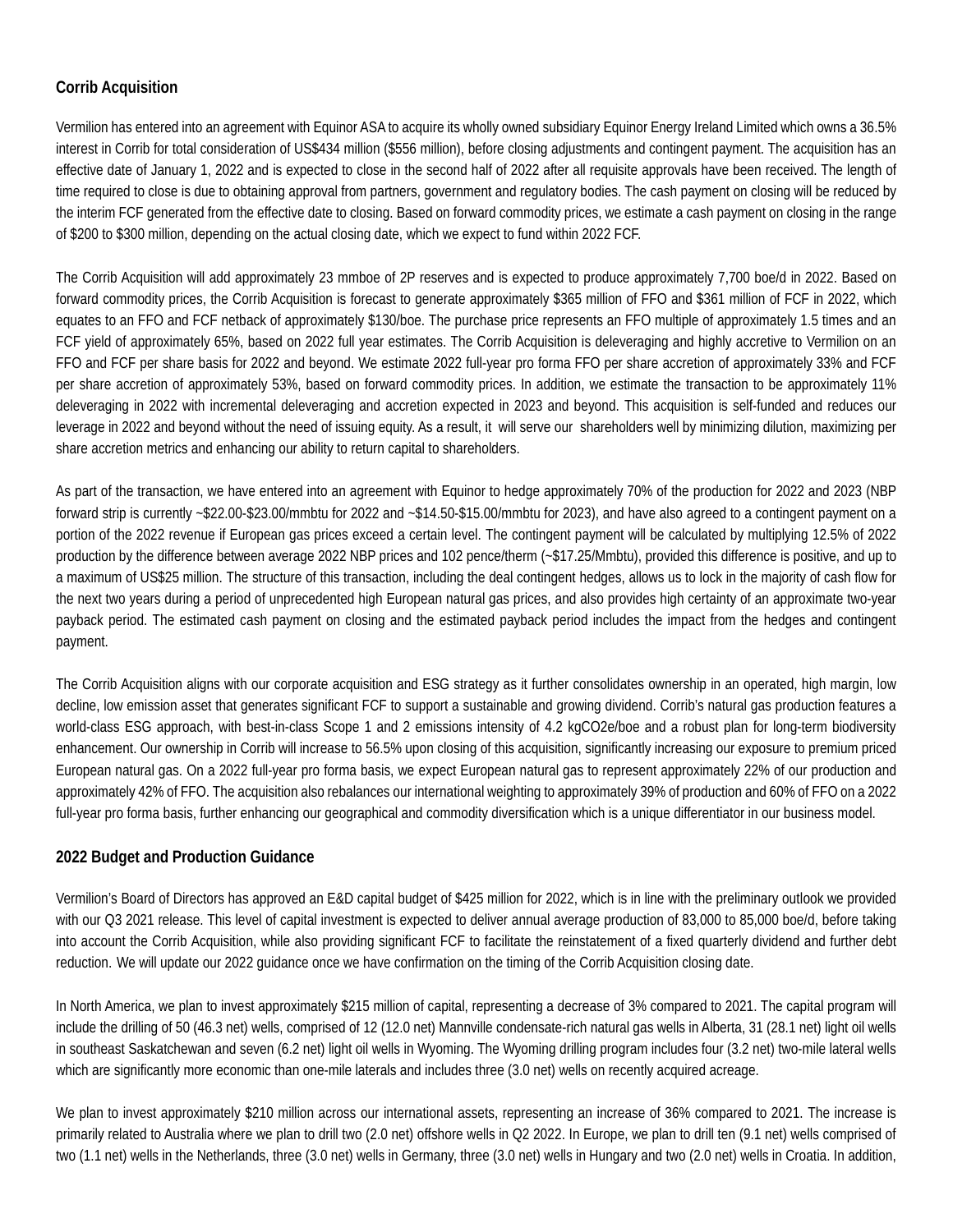we plan to execute our standard workover program in France, construct the gas plant on the SA-10 block in Croatia and continue with our 3D seismic campaign to support future development.

Based on forward commodity prices, we forecast 2022 full-year pro forma FFO in excess of \$1.45 billion and FCF in excess of \$1.0 billion (FFO and FCF in excess of \$1.1 billion and \$650 million, respectively excluding the Corrib Acquisition). The majority of FCF after dividends will be allocated to debt reduction and funding the Corrib Acquisition. We forecast approximately \$400 million of debt reduction in 2022, after funding the Corrib Acquisition, resulting in year-end net debt of less than \$1.3 billion and a net debt to trailing full-year pro forma FFO ratio of less than 0.9 times.

#### *E&D Capital Investment by Region*

| Country                                   | 2022 Budget*<br>(\$MM) | 2021 Budget*<br>(SMM) | 2022 vs. 2021<br>% Change | 2022<br><b>Net Wells</b> | 2021<br><b>Net Wells</b> |
|-------------------------------------------|------------------------|-----------------------|---------------------------|--------------------------|--------------------------|
| North America                             | 215                    | 221                   | (3%)                      | 46.3                     | 58.2                     |
| International                             | 210                    | 154                   | 36%                       | 11.1                     | 3.5                      |
| <b>Total E&amp;D Capital Expenditures</b> | 425                    | 375                   | 13%                       | 57.4                     | 61.7                     |

#### *E&D Capital Investment by Category*

| Category                                                                   | 2022 Budget*<br>(SMM) | 2021 Budget*<br>(SMM) | 2022 vs. 2021<br>% Change |
|----------------------------------------------------------------------------|-----------------------|-----------------------|---------------------------|
| Drilling, completion, new well equipment & tie-in, workovers/recompletions | 275                   | 215                   | 28%                       |
| Production equipment and facilities                                        | 115                   | 127                   | $-9%$                     |
| Seismic, land and other                                                    | 35                    | 33                    | 5%                        |
| <b>Total E&amp;D Capital Expenditures</b>                                  | 425                   | 375                   | 13%                       |

\*2022 reflects foreign exchange assumptions of CAD/USD 1.28, CAD/EUR 1.45, and CAD/AUD 0.91. 2021 reflects foreign exchange assumptions of CAD/USD 1.25, CAD/EUR 1.48, and CAD/AUD 0.94.

#### **Dividend Reinstatement and Return of Capital Strategy**

We plan to reinstate a \$0.06 per share quarterly dividend commencing in Q1 2022 with an expected payment date in April 2022. This dividend equates to an annual cash outlay of approximately \$40 million which represents less than 3% of 2022 full-year pro forma FFO based on forward commodity prices, and approximately 5% under our mid-cycle commodity price assumptions (US\$55/bbl WTI, \$2.50/mmbtu AECO and \$8.00/mmbtu European Gas). At this level we believe the quarterly dividend is sustainable through various commodity cycles and provides excess FCF to facilitate further debt reduction and additional return of capital beyond the current dividend. The Corrib Acquisition will significantly enhance the company's FCF profile and ability to return additional capital to shareholders.

As we approach and achieve further debt and leverage targets, it is our intention to augment our return of capital to shareholders through one or a combination of base dividend increases, special dividends and/or share buybacks. Our next leverage target is 1.5 times net debt to trailing FFO at midcycle pricing which implies an absolute net debt level of approximately \$1.2 billion. We expect our return of capital framework to be a staged approach that will increase over time as further debt targets are achieved while retaining the flexibility to adjust when necessary. Throughout the past 18 months, we have significantly increased FCF per share and we expect the Corrib Acquisition to further enhance FCF per share in the future.

#### **Advisors**

Scotiabank, TD Securities Inc. and RBC Capital Markets are acting as financial advisors to Vermilion on the Corrib Acquisition. Torys LLP and Matheson acted as legal counsel to Vermilion on the Corrib Acquisition.

#### **Conference Call and Webcast Details**

Vermilion will discuss its Corrib Acquisition and 2022 Budget and Guidance in a conference call and webcast presentation on Monday, November 29, 2021 at 8:00 AM MT (10:00 AM ET). To participate, call 1-800-437-2398 (Canada and US Toll Free) or 1-647-792-1240 (International and Toronto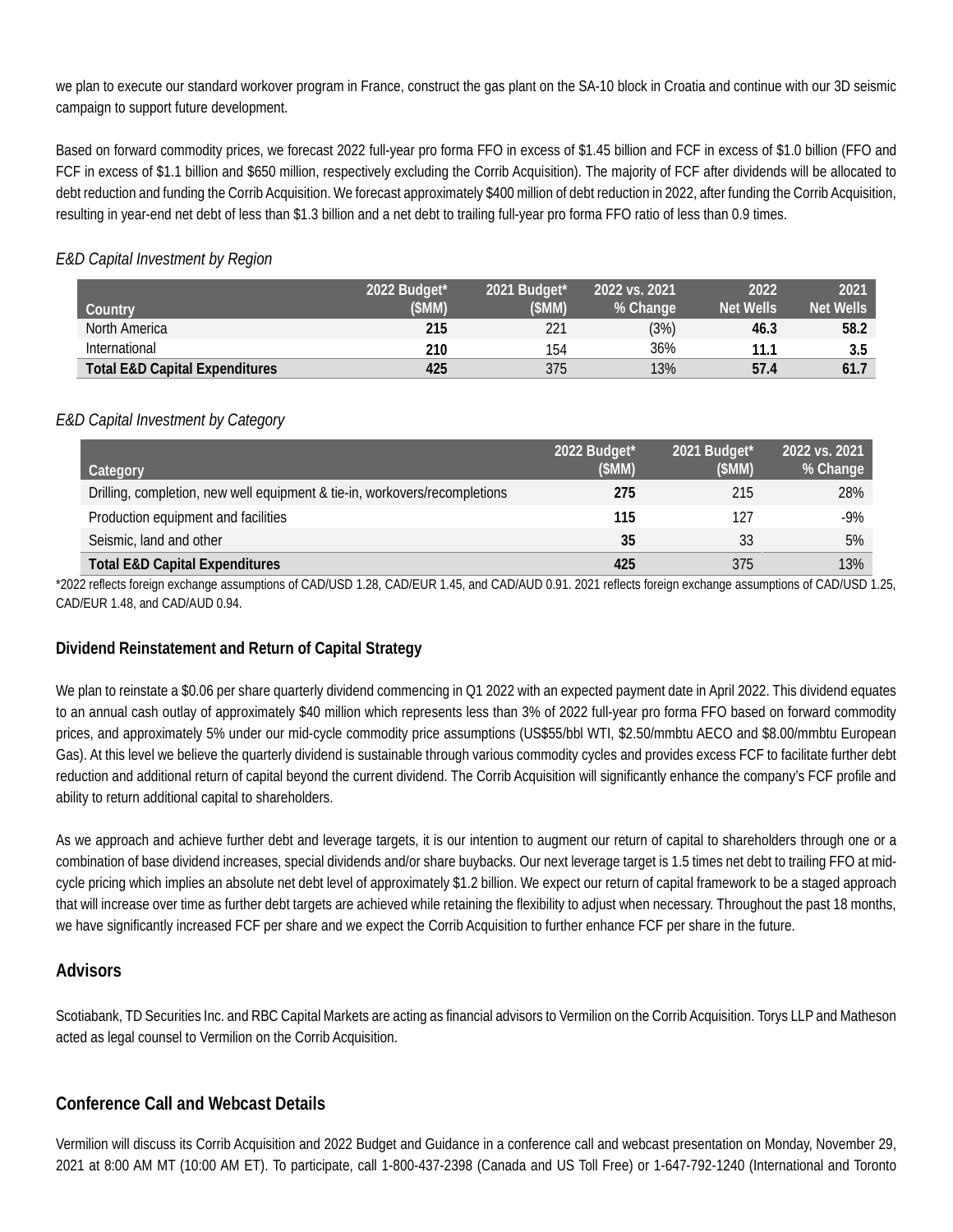Area). A recording of the conference call will be available for replay by calling 1-888-203-1112 and using conference ID 8152673 from November 29, 2021 at 11:00 AM MT to December 13, 2021 at 11:00 AM MT.

You may also access the webcast at [https://produceredition.webcasts.com/starthere.jsp?ei=1516646&tp\\_key=5a95b38863.](https://can01.safelinks.protection.outlook.com/?url=https%3A%2F%2Fproduceredition.webcasts.com%2Fstarthere.jsp%3Fei%3D1516646%26tp_key%3D5a95b38863&data=04%7C01%7Cpatton%40vermilionenergy.com%7Cd7aa5daea7384a55049d08d9b1048c37%7C62e14f2dd68d4f70b073aadb783a61b9%7C0%7C0%7C637735455385754505%7CUnknown%7CTWFpbGZsb3d8eyJWIjoiMC4wLjAwMDAiLCJQIjoiV2luMzIiLCJBTiI6Ik1haWwiLCJXVCI6Mn0%3D%7C3000&sdata=iGUsFGOLPplhNgi5l6XYAPx0cM0Z8XzhgMgBqQGFY8k%3D&reserved=0) The webcast link, along with conference call slides, will be available on Vermilion's website at<https://www.vermilionenergy.com/ir/eventspresentations.cfm> under Upcoming Events prior to the conference call.

For further information please contact:

Curtis Hicks, President; Lars Glemser, Vice President & CFO; and/or Kyle Preston, Vice President, Investor Relations TEL (403) 269-4884 | IR TOLL FREE 1-866-895-8101 | investor\_relations@vermilionenergy.com | www.vermilionenergy.com

- (1) This document references free cash flow which is not specified, defined, or determined under International Financial Reporting Standards ("IFRS") and is therefore considered non-GAAP financial measures and may not be comparable to similar measures presented by other issuers. Free cash flow represents fund flows from operations in excess of capital expenditures and is used to determine the funding available for investing and financing activities, including payment of dividends, repayment of long-term debt, reallocation to existing business units, and deployment into new ventures.
- <sup>(2)</sup> The full-year pro forma figures reflect annual estimates of the Corrib Acquisition based on the effective date of January 1, 2022. The actual amounts reported by Vermilion will differ as it will be based on the closing date of the transaction.
- (3) 2022 forward strip prices as at November 26, 2021: Brent US\$68.92/bbl; WTI US\$65.58/bbl; LSB = WTI less US\$4.93/bbl; TTF \$22.88/mmbtu; NBP \$23.62/mmbtu; AECO \$4.16/mmbtu; CAD/USD 1.28; CAD/EUR 1.45 and CAD/AUD 0.91.

#### **About Vermilion**

Vermilion is an international energy producer that seeks to create value through the acquisition, exploration, development and optimization of producing assets in North America, Europe and Australia. Our business model emphasizes free cash flow generation and returning capital to investors when economically warranted, augmented by value-adding acquisitions. Vermilion's operations are focused on the exploitation of light oil and liquids-rich natural gas conventional resource plays in North America and the exploration and development of conventional natural gas and oil opportunities in Europe and Australia.

Vermilion's priorities are health and safety, the environment, and profitability, in that order. Nothing is more important to us than the safety of the public and those who work with us, and the protection of our natural surroundings. In addition, Vermilion emphasizes strategic community investment in each of our operating areas. We have been recognized as a strong performer amongst Canadian publicly listed companies in governance practices, a Climate Leadership level (A-) performer by the CDP, and a Best Workplace in the Great Place to Work® Institute's annual rankings in Canada and Germany.

Employees and directors hold approximately 5% of our outstanding shares and are committed to delivering long-term value for all stakeholders. Vermilion trades on the Toronto Stock Exchange and the New York Stock Exchange under the symbol VET.

#### **Disclaimer**

Certain statements included or incorporated by reference in this document may constitute forward-looking statements or financial outlooks under applicable securities legislation. Such forward-looking statements or information typically contain statements with words such as "anticipate", "believe", "expect", "plan", "intend", "estimate", "propose", or similar words suggesting future outcomes or statements regarding an outlook. Forward looking statements or information in this document may include, but are not limited to: capital expenditures and Vermilion's ability to fund such expenditures; Vermilion's additional debt capacity providing it with additional working capital; the flexibility of Vermilion's capital program and operations; business strategies and objectives; operational and financial performance; estimated volumes of reserves and resources; petroleum and natural gas sales; future production levels and the timing thereof, including Vermilion's 2021 and 2022 guidance, and rates of average annual production growth; the effect of changes in crude oil and natural gas prices, changes in exchange rates and significant declines in production or sales volumes due to unforeseen circumstances; the effect of possible changes in critical accounting estimates; statements regarding the growth and size of Vermilion's